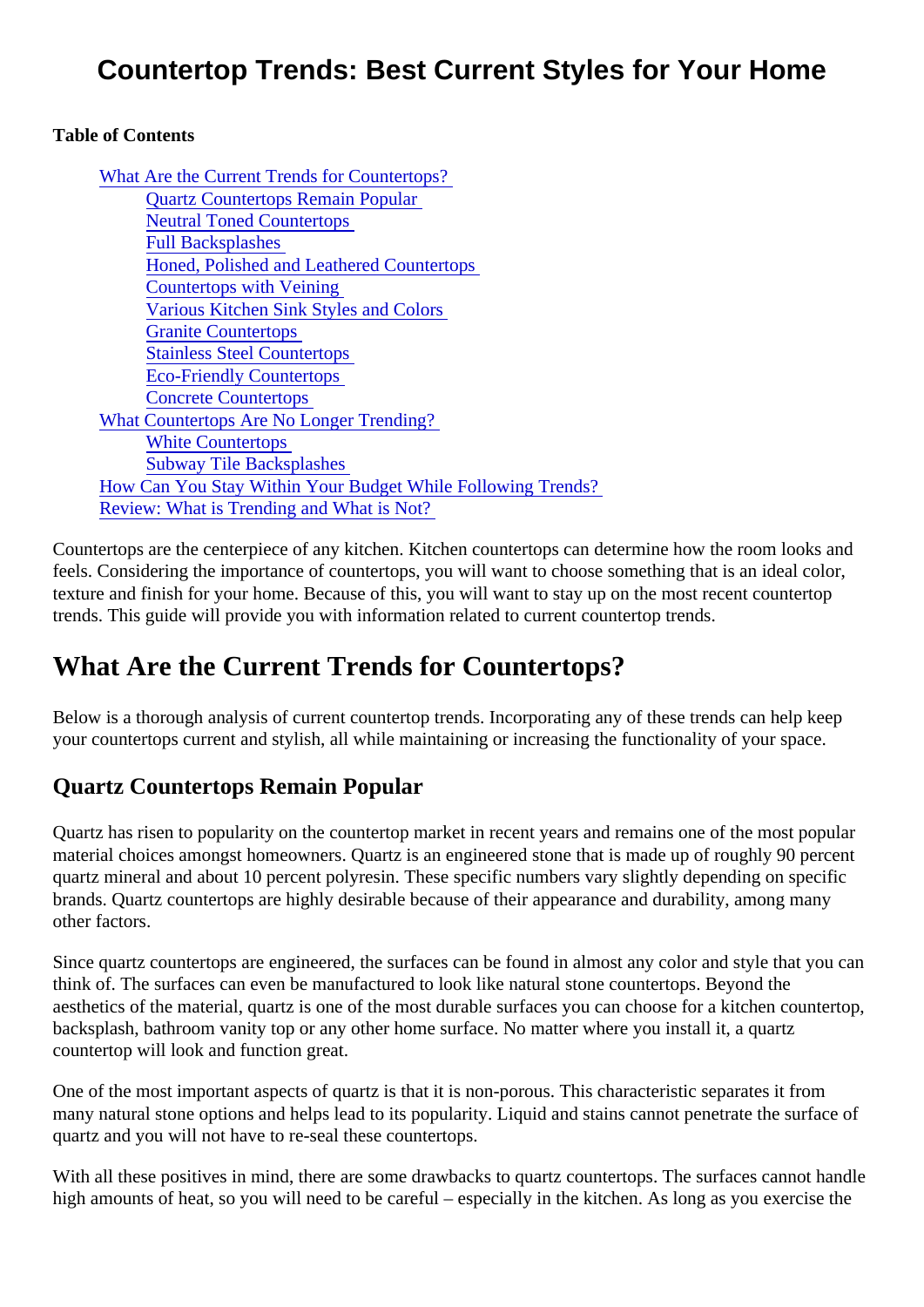<span id="page-1-0"></span>proper amount of caution, your quartz countertops can stay in terrific shape.

#### **Neutral Toned Countertops**

While you will be able to find countertops in a vast array of colors, flashy colors are losing popularity. Many homeowners today are choosing to install neutral-toned countertops, opting for colors such as grey or beige. Neutral colored countertops are an excellent choice considering that they will be a good fit for any décor. Choosing a neutral color for your countertop can also make your kitchen or other space feel larger.

#### **Full Backsplashes**

A standard backsplash will extend 4 inches from the surface of your countertop up the wall. These offer some level of protection for your walls against hazards such as spills and stains. However, recent trends have seen many homeowners opting for full backsplashes – backsplashes that cover the area in between the surface of your countertop and the bottom of your upper cabinets. Some backsplashes can even extend to the ceiling.

Both natural and engineered stone are trendy choices for full backsplashes. Whether it is a slab of granite or quartz, a full backsplash will look terrific – and add more protection for your walls.

### **Honed, Polished and Leathered Countertops**

When it comes to natural stone countertops, you will have a few different options for finishes. Three of the most popular natural stone countertop finishes are honed, polished and leathered. Honed is when the stone has not undergone the polishing process, but instead has been left with its natural look. Honed countertops have a matte appearance and are becoming quite popular in kitchens. Polished countertops feature stone that has been polished. The countertops will have a shiny and reflective appearance. Lastly, leathered countertops have also been rising in popularity in recent years. These surfaces keep the stone's natural look while giving it a textured feel.

#### **Countertops with Veining**

Stone countertops that feature veining are a significant trend on the market, whether it is natural stone or engineered stone. Countertops with veins can truly bring a captivating look to your space. These surfaces have a distinct character that you will not get with plain styled countertops.

#### **Various Kitchen Sink Styles and Colors**

Kitchen sinks are a big part of countertops. Recent trends have seen various sizes, shapes and finishes for kitchen sinks rise to popularity. Breaking away from traditional silver metal sinks, colors such as matte black, gold and brass are becoming very popular for sinks and faucets. Both oversized sinks and farmhouse sinks are particularly trendy in 2020.

#### **Granite Countertops**

Since becoming a more readily available material in the early 1990s, granite has been one of the most popular countertop choices among homeowners. This remains true today, as many homeowners still decide on granite for their kitchens and other rooms. This natural stone gives you a seemingly endless array of colors, styles and patterns to choose from. Beyond the aesthetic benefits granite supplies, it is also one of the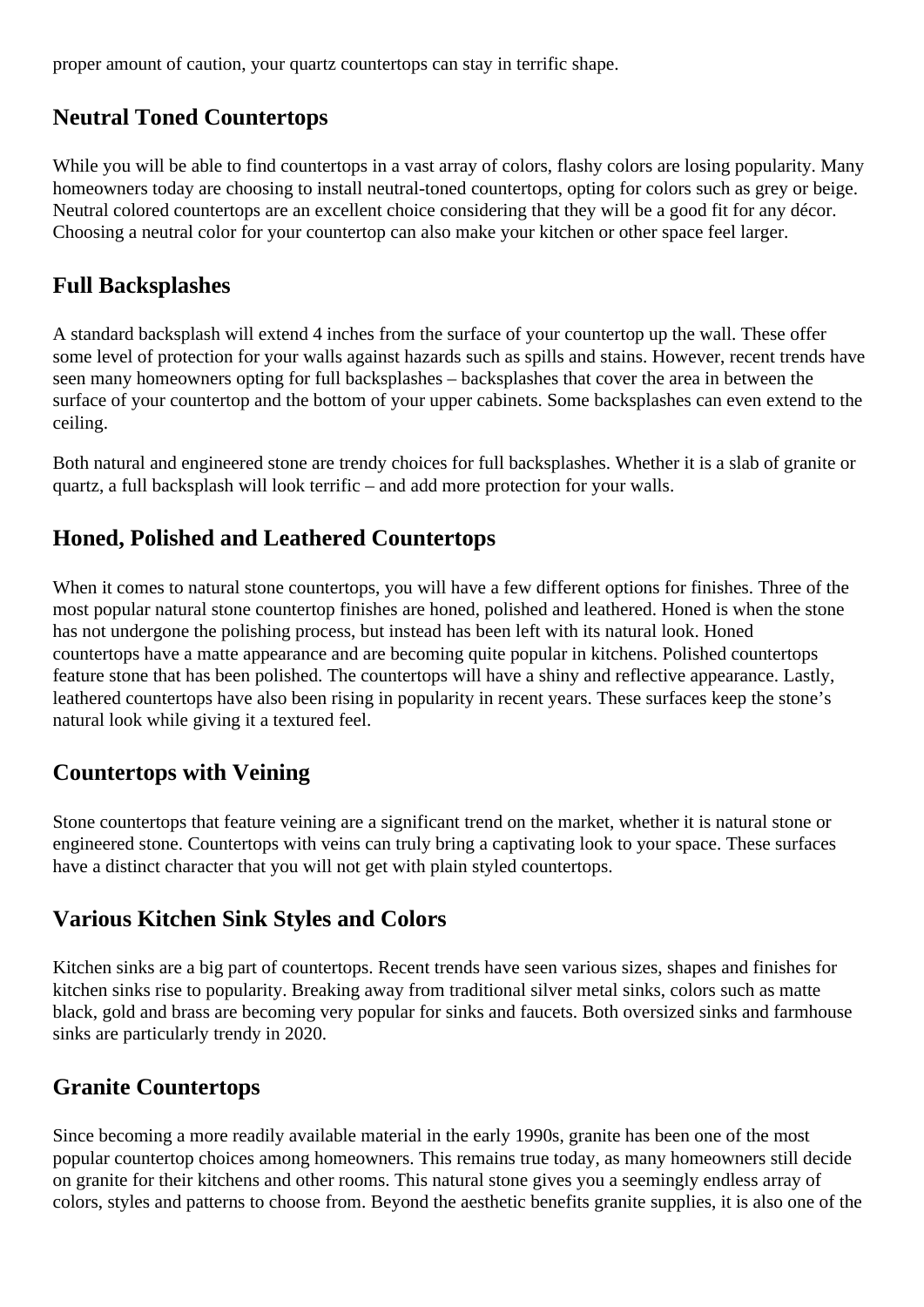<span id="page-2-0"></span>most durable materials you can choose for a countertop. Lastly, although it is not cheap, granite is the least expensive stone countertop option. There are many terrific reasons why homeowners are still choosing granite countertops.

#### **Stainless Steel Countertops**

Gone are the days where stainless steel is just for appliances. Recent trends have seen the material rise in demand as a countertop option. Stainless steel countertops will give any kitchen a modern feel.

### **Eco-Friendly Countertops**

For homeowners who are concerned about the environment, recent trends have seen eco-friendly countertop options grow in popularity. These materials include composite countertops that are made from recycled materials such as paper or glass.

#### **Concrete Countertops**

Although it may not sound like a traditional countertop material, concrete is quite popular in today's market. The material can be found in many different colors, finishes and textures.

## **What Countertops Are No Longer Trending?**

In general, countertop trends will change from year to year. Rarely does anything stay popular for years on end. Below are some countertop choices that are no longer as popular as they once were.

#### **White Countertops**

With so many colors and styles available in the modern-day market, not many homeowners are choosing to install white countertops – or white cabinetry for that matter. Gone are the days of the traditional white kitchens.

#### **Subway Tile Backsplashes**

Subway tile was once one of the most popular materials for backsplashes. This is no longer the case, as many homeowners are opting for full backsplashes made of natural or engineered stone.

# **How Can You Stay Within Your Budget While Following Trends?**

While staying within your budget may be the most difficult part of any home remodel, it is not impossible. Whereas options like concrete countertops are on the pricey side, you will be able to find certain types of granite countertops that are easier on your budget. That said, while you should not go well beyond your limits, you should not let your budget restrict you from getting the countertops you truly want. If the countertops are slightly more expensive than what you were looking for, they can end up being worth it in the long run considering that new countertops are not a frequent investment. You are much better off installing a material that you find attractive and that is durable enough to maintain the wear and tear it will face in the home.

## **Review: What is Trending and What is Not?**